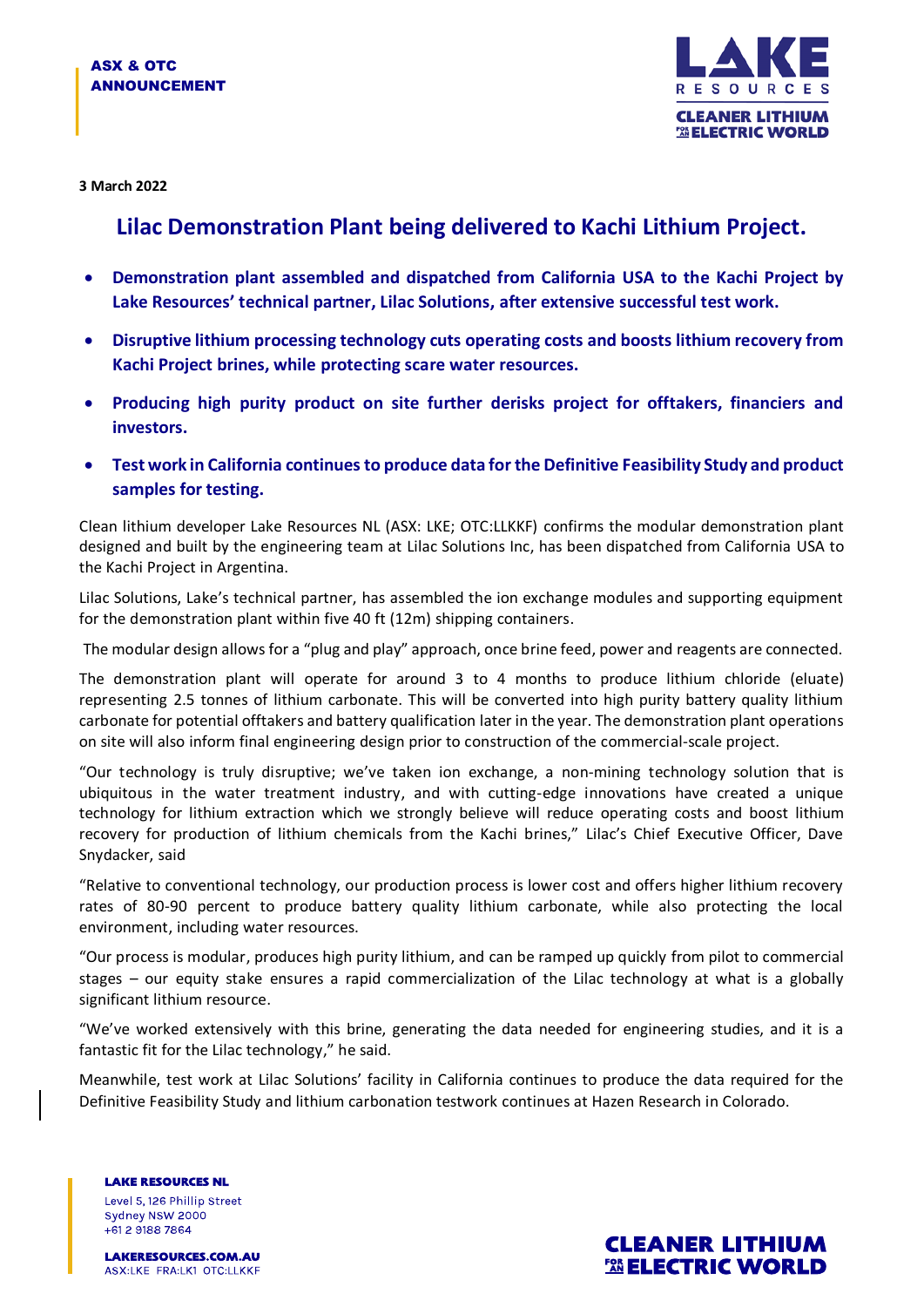

"Both Lake and Lilac are very confident that the demonstration plant incorporating Lilac's proprietary ion exchange process will prove to investors and offtakers that it is scalable and functions well on site by successfully producing a high quality lithium product. Lake is well positioned to deliver a major project with consistent high quality product with substantial ESG benefits", Lake's Managing Director, Mr Steve Promnitz, said.

**Lake Investors please contact: Steve Promnitz, Managing Director**

[steve@lakeresources.com.au](mailto:steve@lakeresources.com.au) **+61 2 9188 7864 Twitter:** [https://twitter.com/Lake\\_Resources](https://twitter.com/Lake_Resources) **LinkedIn:** <https://www.linkedin.com/company/lake-resources/> **Facebook:** https://www.facebook.com/LakeResources **Website:** [http://www.lakeresources.com.au](http://www.lakeresources.com.au/) **Join Lake's mailing list:** <http://eepurl.com/gwA3o9> **IR**: Anthony Fensom, Republic PR, +61 (0) 407 112 623 [, anthony@republicpr.com.au](mailto:anthony@republicpr.com.au)

**For media queries, please contact:**

Nigel Kassulke at Teneo **M:** +61407904874 **E:** [Nigel.Kassulke@teneo.com](mailto:Nigel.Kassulke@teneo.com)



**Figure 1.** Location of Lake's Kachi Project and Lake's Cauchari, Olaroz and Paso Projects in Argentina.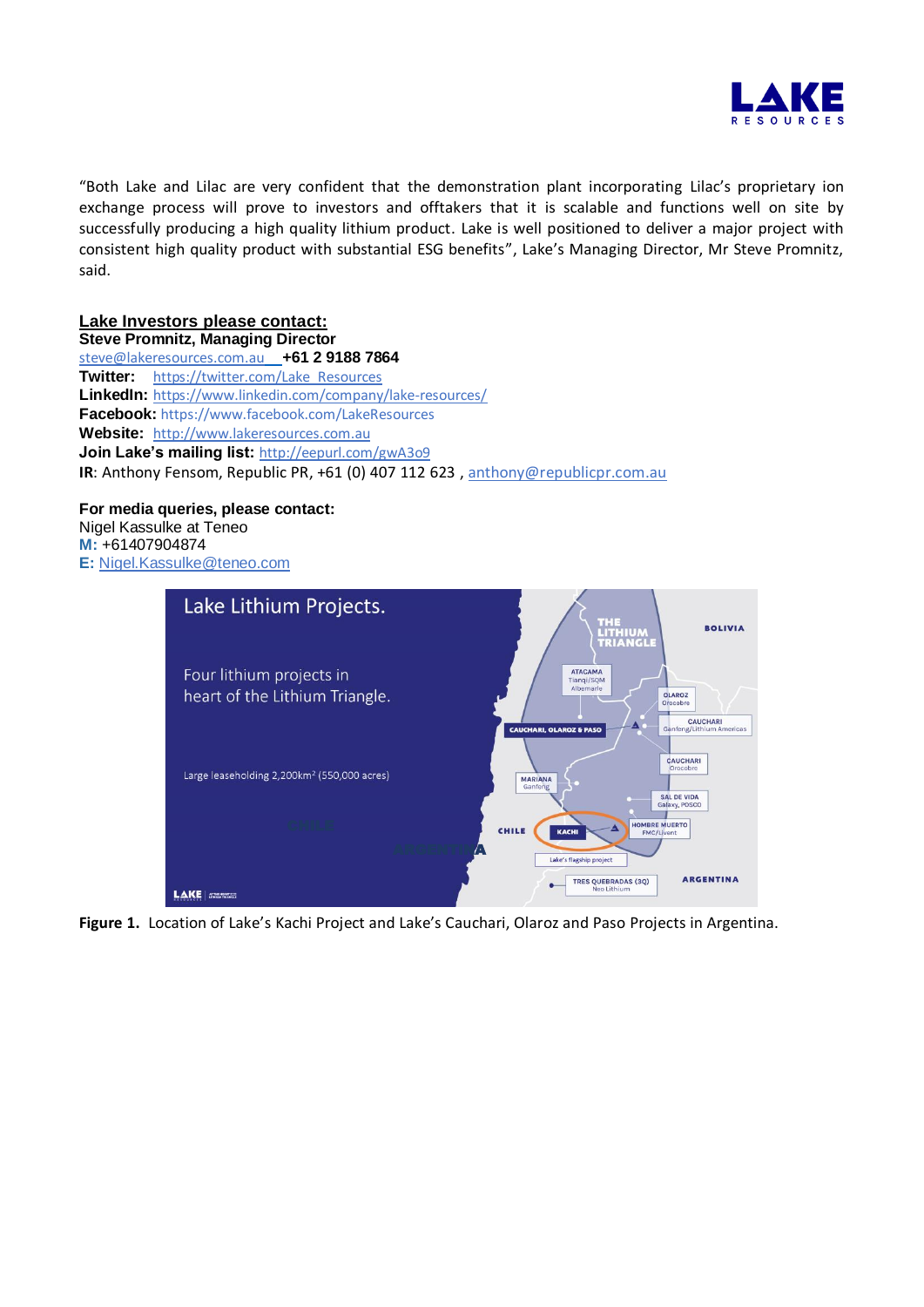



**Figure 2.** One of the 5 containers hosting the Lilac modules leaving California for the port to ship to Argentina.

## **About Lake Resources NL (ASX:LKE OTC:LLKKF ) –**

**Clean high purity lithium using efficient disruptive clean technology - in demand by EV makers and lithium-ion batteries** Lake Resources NL (ASX:LKE, OTC: LLKKF) is a clean lithium developer utilising direct extraction technology for production of sustainable, high purity lithium from its flagship Kachi Project in Catamarca Province within the Lithium Triangle in Argentina among three other projects covering 220,000 ha.

This direct extraction method delivers a solution for two rising demands – high purity battery materials to avoid performance issues, and more sustainable, responsibly sourced materials with low carbon footprint and significant ESG benefits.

1. **Climate-Tech**: Efficient, disruptive, clean, cost-competitive technology using well-known water treatment re-engineered for lithium (not mining). Technology partner, Lilac Solutions Inc, is supported by the Bill Gates led Breakthrough Energy fund, MIT's The Engine fund, Chris Sacca's Lowercarbon Capital, BMW, Sumitomo and SK Materials. Lilac currently owns 10% of the Kachi Project, and may earn-in to a total 25% stake, based on certain milestones, and then be expected to fund their c.US\$50 million pro-rata share (refer ASX announcement 22 September 2021)

2. **High Purity**: 99.97% purity lithium carbonate samples for a premium price. Demonstrated high quality in nickel rich NMC622 lithiumion batteries (refer ASX announcement 20 October 2020; 2 March 2021).

3. **Sustainable /ESG**: Far smaller environmental footprint than conventional methods, that returns virtually all water (brine) to its source with a low CO2 footprint.

4. **Prime Location, Large Projects**: Flagship Kachi project in prime location among low-cost producers with a large lease holding (74,000 ha) and expandable resource (4.4 Mt LCE) used for 25 years production at 50,000tpa (JORC Resource: Indicated 1.0Mt, inferred 3.4Mt, refer ASX announcement 27 November 2018). Pre-feasibility study at 25,500tpa by tier 1 engineering firm shows large, long-life lowcost operation with US\$1.6 billion NPV pretax, and annual EBITDA of US\$260 million from 2024 using past pricing of US\$15,500/tonne lithium carbonate (refer ASX announcement 17 March 2021; 28 April 2020). (No changes to the assumptions in the resource statement or the PFS have occurred since the announcement date.)

5. **Finance Indicatively Available**: Long duration, low-cost project debt finance for the Kachi Lithium Project is indicatively available from the United Kingdom's Export Credit Agency UKEF and Canada's EDC with Expressions of Interest to support approx. 70% of the total finance required for Kachi's development, subject to standard project finance terms (refer ASX announcements 11 August 2021; 28 September 2021).